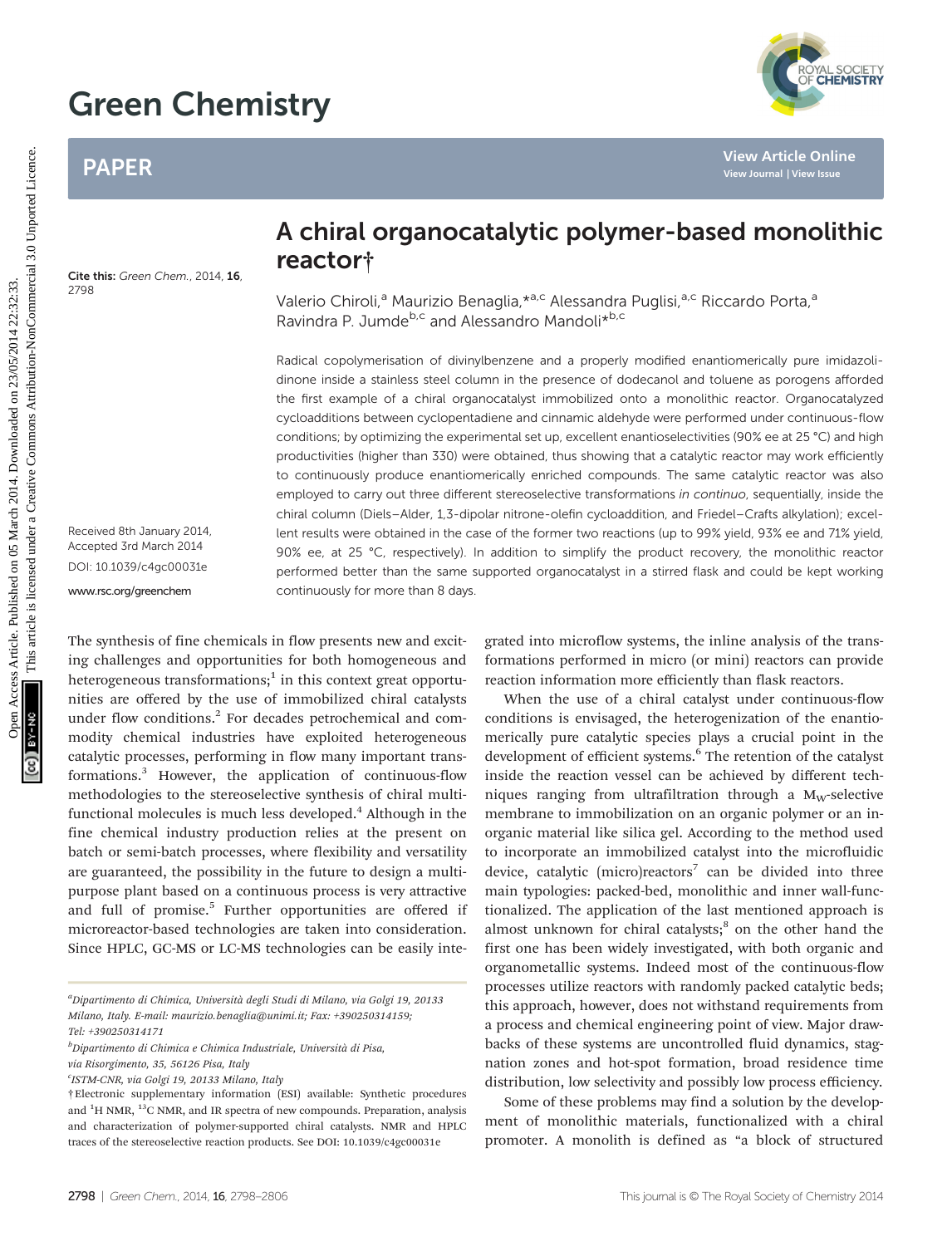#### Green Chemistry Paper

material which consists of continuous substructures of regular or irregular channels". <sup>9</sup> Since monoliths are characterized by a high void volume and a large geometric surface area, the passage of a gas or a fluid occurs without significant pressure drop, and a large contact area of the catalyst with the fluid is guaranteed.10 Monolithic materials may be prepared by copolymerisation of different monomers in the presence of porogens, $^{11}$  or by polymerisation of a monolithic polymeric phase wedged inside the microchannel pore system of an inert support such as  $glass.^{12}$ 

While numerous examples of achiral catalytic monoliths are known,<sup>13</sup> only very few examples of effective chiral catalysts immobilized onto monoliths have been reported. After early studies on TADDOL derivatives, $14$  in 2007 Luis, Mayoral and coworkers reported the synthesis of a heterogenized chiral pyridyl bisoxazoline (Pybox) by polymerization of 4-vinyl-pybox in the presence of styrene and divinylbenzene to generate a macroporous monolithic miniflow reactor.<sup>15</sup> The corresponding ruthenium/pybox complex was evaluated in the cyclopropanation reaction between styrene and ethyldiazoacetate under flow conditions. A slightly modified monolithic miniflow reactor containing a supported bisoxazoline-Cu(OTf)<sub>2</sub> complex was then prepared and used in the same cyclopropanation reaction.<sup>16</sup> Recently the same group described the continuous-flow cyclopropanation reaction promoted by a new supported catalyst with improved efficiency, a pyridineoxazoline (pyox)-copper complex.<sup>17</sup> Open Chemistry Sourcess Article. Continuous aubstructures of regular Wementers" have reported at<br>except change in the published on 23/05/2014 22:33. The creative Commons Articles Articles. We<br>also the published on 23/05/20

As far as we know, however, chiral organocatalysts immobilized onto a monolithic support are completely unknown; moreover, only a few examples of chiral organocatalysts employed under continuous-flow conditions were reported. After the pioneering work by Lectka with polystyrene-immobilized cinchona alkaloid derivatives,<sup>18</sup> Pericas and Massi have studied the use of polymer-supported proline<sup>19</sup> and prolinol<sup>20</sup> derivatives in mini flow reactors. Lately Fulop<sup>21</sup> and

Wennemers<sup>22</sup> have reported stereoselective Michael additions promoted in continuo by polymer-supported tripeptides. Very recently, Pericas and coworkers reported the synthesis of a polystyrene-supported pyrrolidine-based catalyst<sup>23</sup> and a  $1,1'$ bi-2-naphthol-derived phosphoric acid<sup>24</sup> to be used under continuous flow conditions. It should be noted that all these works were almost exclusively limited to the use of packed-bed reactors filled with catalyst supported onto inorganic or geltype organic materials, with substrate activation via enamine intermediates.

We wish to report here the preparation of the first monolithic material loaded with a chiral imidazolidinone organocatalyst<sup>25</sup> and its use to promote stereoselective reactions via substrate-iminium activation.

An ad hoc designed MacMillan type catalyst was easily synthesized starting from  $(S)$ -tyrosine methyl ester 1, to give after a single chromatographic purification the imidazolidinone 2 bearing a carbon–carbon triple bond (Scheme 1 and ESI†). The modified MacMillan catalyst 2 was reacted with 4-(azidomethyl)styrene in the presence of CuCl and tris[(1-benzyl-1H-1,2,3-triazol-4-yl)methyl]amine (TBTA), to afford the corresponding styrene monomer 3.

The monolithic organocatalyst was prepared inside a standard HPLC column (0.46 cm i.d. ×15 cm, 2.49 mL total volume) under Frechét-type conditions for polystyrene materials.<sup>11</sup> The AIBN initiated copolymerization of 3 and divinylbenzene (DVB) was carried out at 70 °C in the presence of 1-dodecanol and toluene as the porogenic solvents  $(3:1 \text{ v/v},$ approx. 60 vol% of the feed mixture). Exhaustive washing of the column with THF and analysis of the eluate indicated a complete incorporation of the monomers into the monolith.<sup>26</sup> Based on these results, the loading of MacMillan organocatalyst onto the polymeric support (0.51 mmol  $g^{-1}$  or 25 wt%), the absolute amount of the chiral derivative immobilized inside the flow device (0.48 mmol) and the void volume in the



Scheme 1 Preparation of the monolithic reactor containing the chiral imidazolidinone catalyst Supp-3.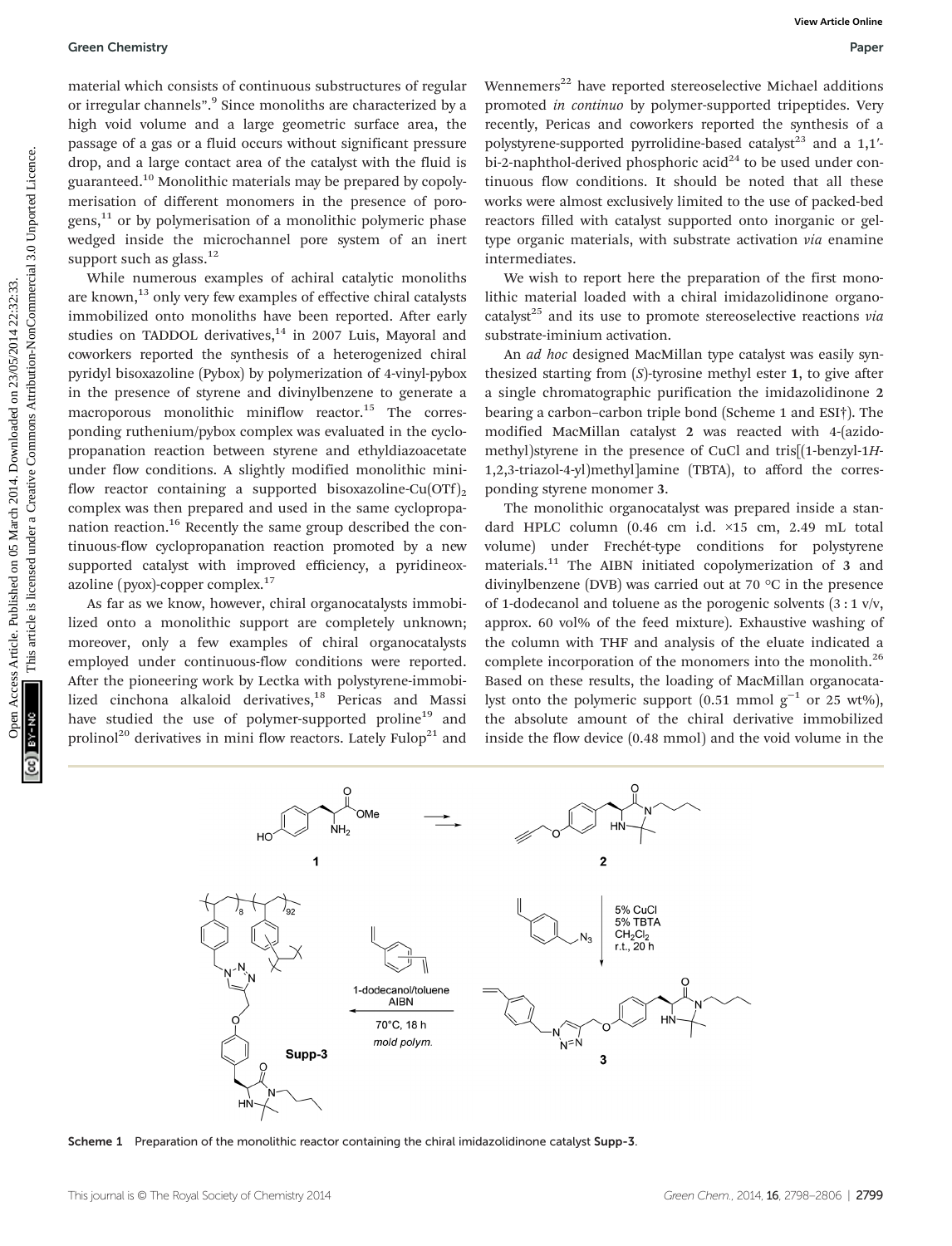

Scheme 2 Enantioselective Diels–Alder reactions with different substrates under continuous-flow conditions catalyzed by imidazolidinone supported catalyst Supp-3.

reactor  $(1.49 \text{ ml})^{27}$  could be calculated directly from the feed composition.

For comparative purposes, several monolithic reactors were prepared as described above. The filling polymeric material from two of such columns was removed from the device, crushed, thoroughly washed with MeCN and dried. By this procedure the powder form of the same supported organocatalyst in the monolithic reactors could be obtained, which was used for running batch heterogeneous catalysis reactions as well as for preparing a packed-bed continuous-flow reactor (vide infra).

IR characterization of the material  $(ESI<sup>†</sup>)<sup>25e</sup>$  confirmed the incorporation and integrity of the chiral units ( $v_{C=0}$  = 1695 cm−<sup>1</sup> ).28 N2 adsorption measurement provided a BET specific surface area (485  $m^2$   $g^{-1}$ ) consistent with a texture comprising meso- and micropores. $11$  At the same time, preliminary flow tests revealed the good fluid dynamic properties associated with the occurrence of convective pores ( $P \le 5$  bar at flow-rate  $\phi = 300 \mu L \text{ min}^{-1}$  of THF or MeCN).<sup>11</sup> Among the several stereoselective transformations catalyzed by chiral imidazolidinones,<sup>29</sup> the Diels-Alder cycloaddition between transcinnamaldehyde  $(4)$  and cyclopentadiene<sup>30</sup> was selected as the first model reaction to study the catalytic behavior.

The reaction (Scheme 2 and Table 1) was initially carried out at 25 °C, by pumping a solution of the reagents at  $\phi = 5 \mu L$ min<sup>-1</sup> through the monolithic reactor containing the imidazolidinone organocatalyst Supp-3 activated by treatment with trifluoroacetic acid (TFA).<sup>31</sup>

After a conditioning time of 4–6 hours a steady-state regime was reached, which allowed us to produce in continuo the cycloadducts 5 in 54–61% yield. In agreement with the results obtained with the non-supported catalyst, $30$  the product was obtained as a rough 1:1 mixture of endo/exo isomers, both with enantioselectivities higher than 90% ee (entries 3–5, Table 1). In order to improve the chemical yield, the flow rate was reduced so as to increase the residence time  $\tau$ . Indeed with  $\phi = 2 \mu L \text{ min}^{-1}$  the product was isolated in 77% yield that

| Table 1 Diels-Alder reaction in continuo between 4 and cyclopenta-                |  |  |
|-----------------------------------------------------------------------------------|--|--|
| diene, promoted by the TFA salt of polymer-supported catalyst Supp-3 <sup>a</sup> |  |  |

| Entry          | Running<br>time [h] | Ф<br>$[\mu L \text{ min}^{-1}]$ | $\tau^b$ [h] | Yiel $d^c$<br>$\lceil \% \rceil$ | $\mathrm{dr}^d$ | ee endo-5<br>(ee exo-5) $^e$<br>$\lceil \% \rceil$ |
|----------------|---------------------|---------------------------------|--------------|----------------------------------|-----------------|----------------------------------------------------|
| $\mathbf{1}$   | $0 - 2$             | 5                               |              | 20                               | 46/54           | n.d.                                               |
|                |                     | 5                               |              |                                  |                 |                                                    |
| $\overline{2}$ | $2 - 4$             |                                 |              | 47                               | 44/56           | 86 (85)                                            |
| 3              | $4 - 6$             | 5                               | 5            | 54                               | 42/58           | 91(93)                                             |
| $\overline{4}$ | $6 - 18$            | 5                               | 5            | 58                               | 43/57           | 90(92)                                             |
| -5             | $18 - 20$           | 5                               | 5            | 61                               | 43/57           | 91(90)                                             |
| 6              | $20 - 48$           | $\overline{2}$                  | 12.4         | 77                               | 44/56           | 90(88)                                             |
|                | $48 - 120$          | 1                               | 24.8         | 91                               | 43/57           | (86)<br>87                                         |

<sup>a</sup> Reactions conditions: 25 °C; HPLC column (0.46 cm i.d.  $\times$  15 cm, containing 0.475 mmol of catalyst); cinnamaldehyde (0.195 M, 1 eq.) and cyclopentadiene (1.365 M, 7 eq.) in 95/5 CH<sub>3</sub>CN–H<sub>2</sub>O mixture.<br><sup>*b*</sup> Residence time calculated as void volume/flow rate. <sup>c</sup> Yields determined by <sup>1</sup>H NMR and confirmed on isolated products after<br>chromatographic purification.  $\frac{dEndo-5/exo-5}{dt}$  diastereoisomeric ratio, determined by  ${}^{1}H$  NMR on the crude reaction mixture.  ${}^{e}$  Enantiomeric excess determined by HPLC on the alcohols obtained by NaBH4 reduction of adducts.

was further incremented to 91%, by operating at  $\phi = 1 \mu L$ min<sup>-1</sup> (entries 6-7, Table 1).<sup>32</sup>

In order to compare the behavior of the polymer-supported catalyst under batch and continuous-flow conditions, the same reaction between 4 and cyclopentadiene was performed in a flask with polymeric powder Supp-3 and trifluoroacetic acid (Table 2). By running the reaction at 25  $\degree$ C, in the presence of 30% mol amount of the supported catalyst the product was obtained in 60% yield after 24 hours and 85% yield after 48 hours (90% ee, entries 1 and 2, Table 2). The yield did not further increase at longer reaction times, thus suggesting the loss of catalytic activity in a relatively short time with respect to the continuous-flow set-up described above: possibly, the continuous flow efficiently removes trace impurities and minimizes catalyst deactivation due to product inhibition, which helps in preserving the catalytic activity of the chiral species in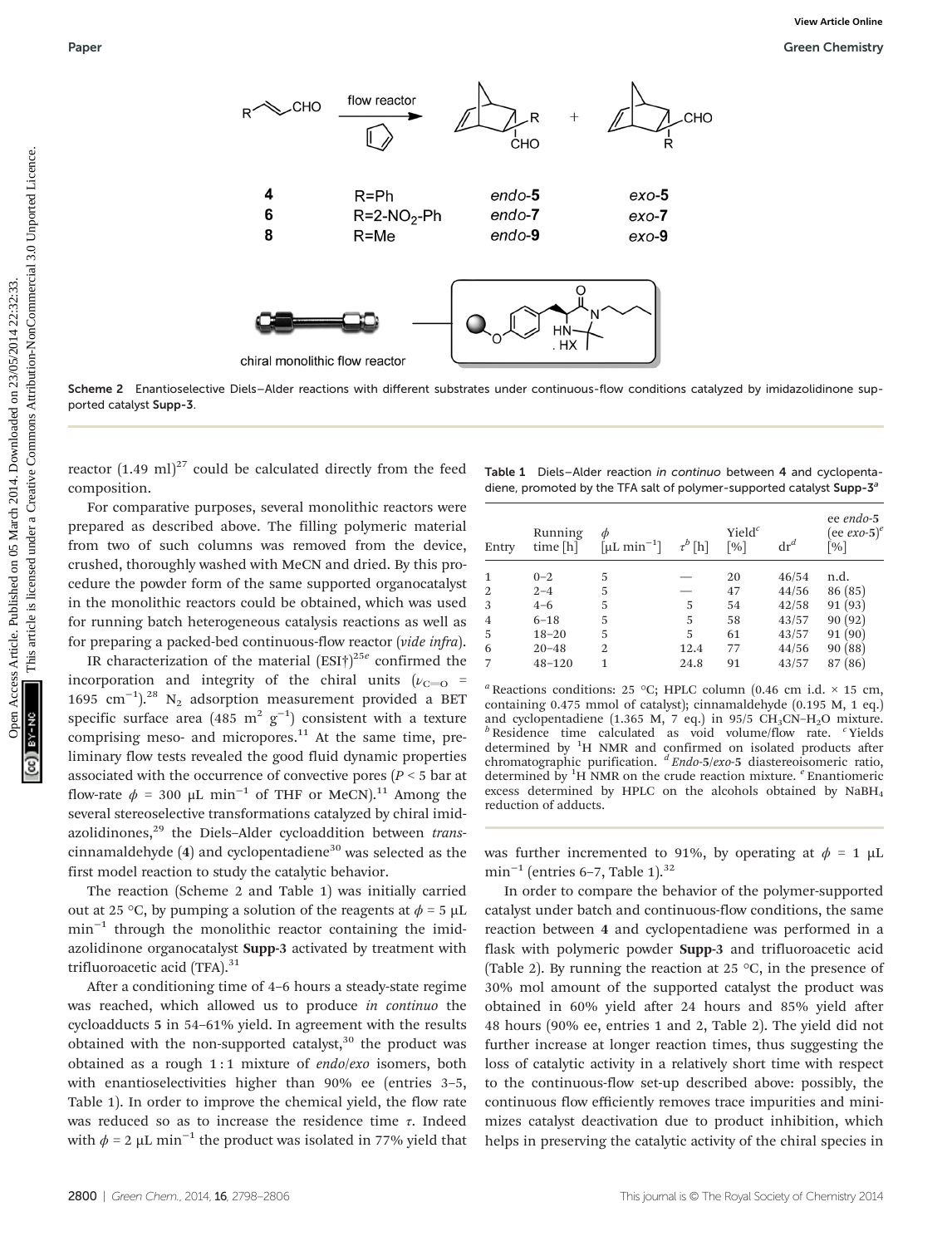Table 2 Diels–Alder reaction in batch between 4 and cyclopentadiene, promoted by the TFA or  $HBF<sub>4</sub>$  salt of polymer-supported catalyst Supp- $3^a$ 

| Entry          | Acid<br>additive | $t$ [h] | $Yield^b$<br>$\lceil \% \rceil$ | $\mathrm{dr}^c$ | ee endo-5<br>(ee $exo-5$ ) <sup>d</sup><br>$\lceil \% \rceil$ |
|----------------|------------------|---------|---------------------------------|-----------------|---------------------------------------------------------------|
| 1              | <b>TFA</b>       | 24      | 60                              | 46/54           | 90(90)                                                        |
| $\overline{2}$ | <b>TFA</b>       | 48      | 85                              | 44/56           | 90(89)                                                        |
| 3              | <b>TFA</b>       | 72      | 88                              | 47/53           | 89 (88)                                                       |
| $4^e$          | <b>TFA</b>       | 48      | 25                              | 42/58           | 71 (75)                                                       |
| 5              | HBF <sub>4</sub> | 24      | 77                              | 45/55           | 90(86)                                                        |
| 6              | HBF <sub>4</sub> | 48      | 97                              | 43/57           | 90(88)                                                        |
| $7^e$          | HBF <sub>4</sub> | 72      | 70                              | 44/56           | 85 (83)                                                       |

<sup>a</sup> Reactions run at 25 °C; for the other conditions, see the ESI.  $^b$  Yields determined by <sup>1</sup>H NMR and confirmed on isolated products after chromatographic purification. <sup>c</sup> Endo-5/exo-5 diastereoisomeric ratio determined by  ${}^{1}H$  NMR on the crude reaction mixture.  ${}^{d}$  Enantiomeric excess determined by HPLC on the alcohols obtained by NaBH4 reduction of adducts. <sup>e</sup> Recovered catalyst was employed.

the flow reactor for longer operation times than in the batch process.

In addition to facilitating the separation of the catalyst from the reaction products, the immobilization on a polymer should allow simple catalyst recovery and recycling. In this case, the separation of the catalyst was obtained by concentrating the reaction mixture under vacuum and adding hexanes/ diethyl ether. The polymer-supported catalyst was then isolated by centrifugation and filtration in yields ranging from 50 to 80% and the organic phase was worked-up to obtain the products. The recovered catalyst was then shortly dried under vacuum to remove traces of solvent and recycled.<sup>33</sup> However, already after one cycle a marked decrease in the chemical and stereochemical efficiency was observed (25% yield and 71–75% ee after 48 h; entry 4, Table 2). Better results were obtained when the tetrafluoroborate salt of the immobilized MacMillan catalyst was employed (entries 5–7, Table 2). In that case the product was isolated in an almost quantitative yield after 48 hours, and the recovered catalyst performed also somehow better than the corresponding TFA salt. Based on this observation, further experiments were carried out by using  $HBF<sub>4</sub>$  as the acid additive. **Open Chemistry**<br>
Table 2 Dete-Mistreschich between 4 and cycloperations Complex Table 3 Dete-Mistre is promote with different approximation of the engine on the complex article is the state of the state of the complex ap

The general applicability of the chiral monolithic reactor was studied next (Scheme 2 and Table 3). With this aim an identical monolithic column, containing polymeric Supp-3 (activated by tetrafluoroboric acid), was used for performing the reaction in continuo between cyclopentadiene and three different aldehydes.

Expectedly, repetition of the reaction with cinnamic aldehyde afforded product 5 in 75% yield and 90% ee for both isomers (entry 1, Table 3), thus confirming chemical and stereochemical performances comparable to the TFA-activated monolithic catalyst (see entry 6, Table 1).

Then, the column was washed and used in further cycloaddition runs with different aromatic aldehydes. By pumping a 95/5  $CH_3CN-H_2O$  solution of 2-nitro-cinnamic aldehyde (6) and cyclopentadiene, the catalytic column continuously

Table 3 Diels–Alder reactions in continuo with different  $\alpha, \beta$ -unsaturated aldehydes, promoted by the HBF<sub>4</sub> salt of polymer-supported catalyst Supp-3<sup>a</sup>

| Entry          | Running<br>time [h] | Product | $Yield^b$<br>$\lceil \frac{9}{6} \rceil$ | $\mathrm{dr}^c$ | ee endo<br>$(\text{ee} \, \text{exo})^d$ [%] |
|----------------|---------------------|---------|------------------------------------------|-----------------|----------------------------------------------|
| 1              | $0 - 24$            | 5       | 75                                       | 47/53           | 92(91)                                       |
| $2^e$          | $24 - 32$           |         |                                          |                 |                                              |
| 3              | $32 - 48$           | 7       | 88                                       | 49/51           | 90(91)                                       |
| $\overline{4}$ | $48 - 60$           | 7       | 95                                       | 47/53           | 91(90)                                       |
| $5^e$          | $60 - 72$           |         | $\overline{\phantom{0}}$                 |                 |                                              |
| 6              | $72 - 86$           | 9       | 94                                       | 52/48           | 83(75)                                       |
| 7              | $86 - 108$          | 9       | 97                                       | 49/51           | 85(75)                                       |
| $8^e$          | 108-120             |         |                                          |                 |                                              |
| 9              | $120 - 150$         | 5       | 73                                       | 47/53           | 94 (89)                                      |
|                |                     |         |                                          |                 |                                              |

<sup>a</sup> Flow rate  $\phi = 2 \mu L \text{ min}^{-1}$ ; residence time = 12.4 h. Reactions conditions: 25 °C; HPLC column (0.46 cm i.d. × 15 cm, containing 0.475 mmol of catalyst);  $\alpha$ ,β-unsaturated aldehyde (0.195 M, 1 eq.) and cyclopentadiene (1.365 M, 7 eq.) in 95/5 CH<sub>3</sub>CN–H<sub>2</sub>O mixture. <sup>b</sup> Yields determined by <sup>1</sup>H NMR and confirmed on isolated products after chromatographic purification. <sup>c</sup> Endo/exo diastereoisomeric ratio determined by  ${}^{1}H$  NMR on the crude reaction mixture.  ${}^{d}$  Enantiomeric excess of the endo diastereoisomer, determined by HPLC (ESI); in parentheses enantiomeric excess of the exo diastereoisomer. <sup>e</sup> Column washing.

produced the cycloadduct 7 in up to 94% yield and 90–91% ee for both diastereoisomers (entries 3 and 4, Table 3).

After 3 days of continuous operation the reactor was washed and used for carrying out the reaction between cyclopentadiene and crotonic aldehyde (8). Gratifyingly, also in this third run the expected cycloadduct (9) was obtained in yields higher than 94% and enantioselectivities up to 85% ee (entries 6 and 7, Table 3).

Finally, in order to verify the activity of the system after a prolonged time on stream (TOS) the reactor was washed once more and used to promote again the initial reaction between cyclopentadiene and cinnamic aldehyde. Indeed, after 150 working hours of the catalytic reactor, product 5 was isolated in yields and stereoselectivities totally comparable with those of the first 24 hours of activity (compare entry 9 with entry 1, Table 3).

Based on the data of Tables 1 and 3, it is evident that the long residence time represents a major drawback of the present system, which hampers a really advantageous use of the monolithic reactor in an effective continuous process. Therefore some optimization studies have been performed on the model Diels–Alder reaction in continuo of cinnamic aldehyde with cyclopentadiene, carried out with the tetrafluoroborate salt of the monolithic imidazolidinone Supp-3 (Table 4).

After the first 24 hours of operation at  $\phi = 2 \mu L \text{ min}^{-1}$ , the flow rate was progressively increased up to 18.8  $\mu$ L min<sup>-1</sup> (entries 2–5, Table 4). Much to our delight, under these conditions only a marginal decrease in the chemical yield was observed, but without any change in the enantioselection extent. Indeed, at  $\phi = 18.8 \mu L \text{ min}^{-1}$  the catalytic reactor kept on producing the cycloadducts in 73% yield and 90% ee for both isomers, with a remarkable productivity improvement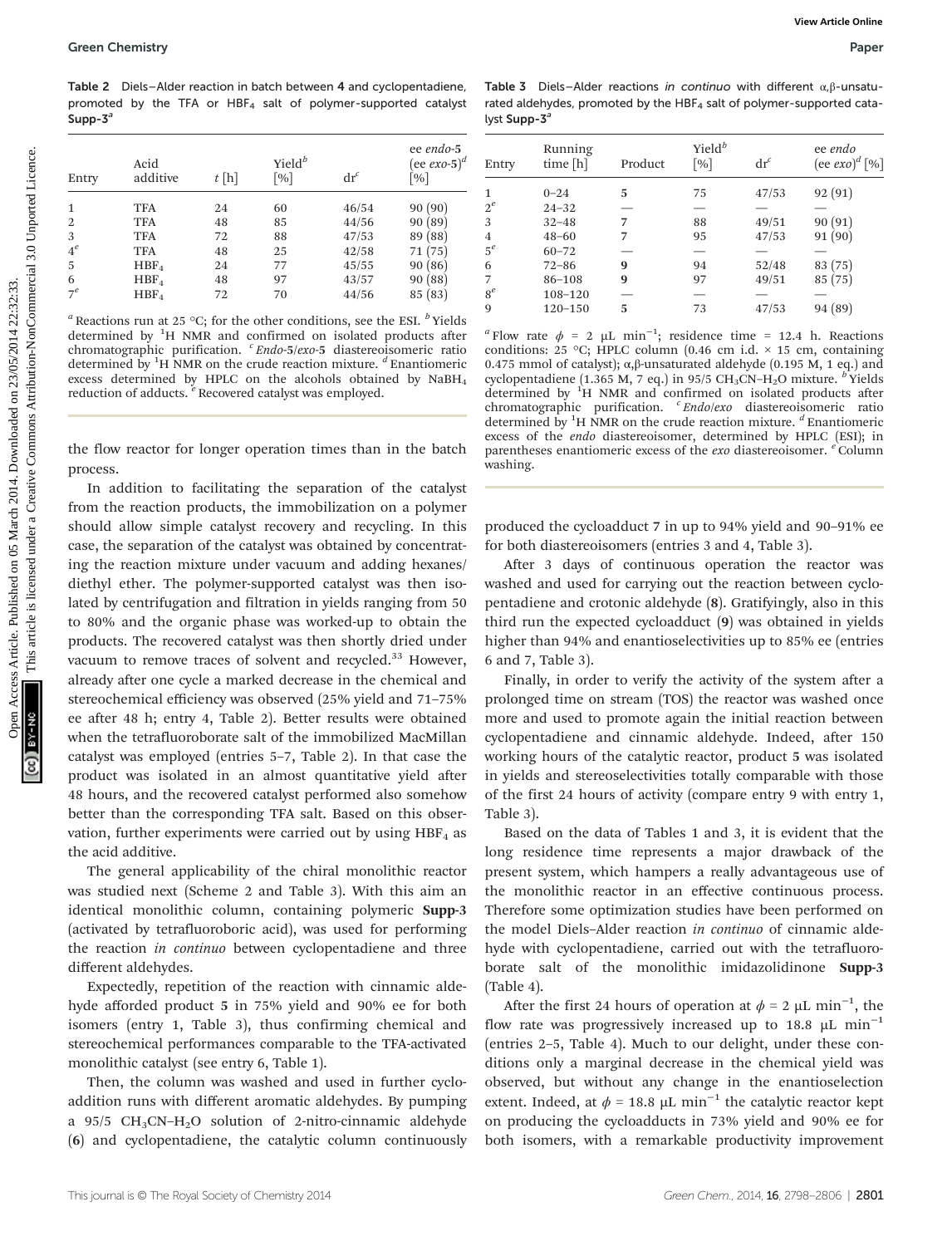Table 4 Optimization studies for the reaction between 4 and cyclopentadiene, promoted in continuo by the monolithic reactor using polymer-supported catalyst  $\operatorname{\mathsf{Supp-3}/HBF_{4}}^{a}$ 

| Entry          | Running<br>time [h] | Ф<br>$\lceil \mu L \text{ min}^{-1} \rceil$ | $\tau^b$<br>[h] | Yiel $d^c$<br>$\lceil \sqrt{96} \rceil$ | $\mathrm{dr}^d$ | ee endo-5<br>(ee exo-5) $^e$<br>$\lceil \% \rceil$ |
|----------------|---------------------|---------------------------------------------|-----------------|-----------------------------------------|-----------------|----------------------------------------------------|
|                | $0 - 4$             | 2                                           | 12.4            | n.d.                                    |                 |                                                    |
| $\overline{2}$ | $4 - 24$            | 2                                           | 12.4            | 75                                      | 47/53           | 92(91)                                             |
| 3              | $24 - 44$           | 7.7                                         | 3.2             | 67                                      | 48/52           | 90(90)                                             |
| $\overline{4}$ | $44 - 55$           | 18.8                                        | 1.3             | 68                                      | 47/53           | 90(86)                                             |
| -5             | $55 - 70$           | 18.8                                        | 1.3             | 73                                      | 45/55           | 90(88)                                             |

Table 5 Diels–Alder reaction in continuo between 4 and cyclopentadiene, performed in a packed-bed reactor filled with polymeric nonmonolithic material  $\mathsf{Supp\text{-}3}/\mathsf{HBF}_{4}$ <sup>a</sup>

| Entry          | Running<br>time [h] | Ф<br>$[\mu L \text{ min}^{-1}]$ | $\tau^{b}$ [h] | Yiel $d^c$<br>$\lceil 0/6 \rceil$ | $\mathrm{dr}^d$ | ee endo-5<br>(ee $exo-5)$ <sup>e</sup><br>$\lceil \% \rceil$ |
|----------------|---------------------|---------------------------------|----------------|-----------------------------------|-----------------|--------------------------------------------------------------|
| $\mathbf{1}$   | $0 - 4$             | 2                               | 10.8           | n.d.                              |                 |                                                              |
| 2              | $4 - 24$            | 2                               | 10.8           | 80                                | 48/52           | 85(80)                                                       |
| 3              | $24 - 44$           | 7.7                             | 2.8            | 65                                | 48/52           | 86(87)                                                       |
| $\overline{4}$ | $44 - 50$           | 7.7                             | 2.8            | 52                                | 47/53           | 89 (86)                                                      |
| 5              | $55 - 70$           | 18.8                            | 1.2            | 21                                | 48/52           | 87(85)                                                       |

<sup>a</sup> Reactions conditions: 25 °C; HPLC column (0.46 cm i.d.  $\times$  15 cm, containing 0.32 mmol of catalyst); cinnamaldehyde (0.128 M, 1 eq.) and cyclopentadiene (0.896 M, 7 eq.) in 95/5 CH<sub>3</sub>CN–H<sub>2</sub>O mixture.<br><sup>b</sup> Residence time calculated as void volume/flow rate (void volume = 1.3 ml, determined by picnometry).  $c$  Yields determined by  ${}^{1}H$  NMR confirmed on isolated products after chromatographic purification. <sup>d</sup> Endo-5/exo-5 diastereoisomeric ratio, determined by <sup>1</sup>H NMR on the crude reaction mixture.  $e$  Enantiomeric excess determined by HPLC on the alcohols obtained by NaBH<sub>4</sub> reduction of adducts.

over previous conditions (for comparative data, see Table 6 below). Although the reasons for the relatively small activity variation on changing the flow-rate are not clear at present, these findings evidence another significant advantage of using HBF4 as the acid additive, instead of TFA of the initial experiments.

For the sake of comparison the packed-bed reactor containing the polymeric catalyst Supp-3 in the powder form was employed to carry out the same model cycloaddition reaction between 4 and cyclopentadiene (Table 5). At 2  $\mu$ L min<sup>-1</sup> flow rate and conditions otherwise identical to those of Table 4, the packed-bed reactor (entries 1 and 2, Table 5) showed comparable results with the monolithic one; however, already when the flow rate was increased to 7.7  $\mu$ L min<sup>-1</sup>, the products were formed in lower yield and enantioselectivity (entries 3 and 4, Table 5). The largest difference was observed when the reaction

Table 6 Batch vs. continuous-flow reactions, with different columns

|                                                                                               |                                                                                                     | pentadiene, promoted in continuo by the monolithic reactor using<br>polymer-supported catalyst Supp-3/HBF <sub>4</sub> <sup>a</sup>                                                                                                                                                                                                                                    |                |                                          |                           |                                                              | Entry                 | Conditions <sup><math>a</math></sup>                                                                                                                                                                                                                                                                                                                                                                                                                                                                                         | Salt                     | Time (h)  | Productivity <sup><i>b</i></sup> | TON <sup>c</sup> |
|-----------------------------------------------------------------------------------------------|-----------------------------------------------------------------------------------------------------|------------------------------------------------------------------------------------------------------------------------------------------------------------------------------------------------------------------------------------------------------------------------------------------------------------------------------------------------------------------------|----------------|------------------------------------------|---------------------------|--------------------------------------------------------------|-----------------------|------------------------------------------------------------------------------------------------------------------------------------------------------------------------------------------------------------------------------------------------------------------------------------------------------------------------------------------------------------------------------------------------------------------------------------------------------------------------------------------------------------------------------|--------------------------|-----------|----------------------------------|------------------|
|                                                                                               |                                                                                                     |                                                                                                                                                                                                                                                                                                                                                                        | $\tau^b$       | Yiel $d^c$                               |                           | ee endo-5<br>(ee $exo-5$ ) <sup>e</sup>                      | 1<br>$\boldsymbol{2}$ | Batch<br>Batch                                                                                                                                                                                                                                                                                                                                                                                                                                                                                                               | <b>TFA</b><br><b>TFA</b> | 48<br>120 | 59<br>31                         | 2.8<br>3.8       |
| Entry                                                                                         | Running<br>time [h]                                                                                 | $\phi$<br>$[\mu L \text{ min}^{-1}]$                                                                                                                                                                                                                                                                                                                                   | [h]            | $\lceil \frac{9}{6} \rceil$              | $\mathrm{d} \mathbf{r}^d$ | $\frac{0}{0}$                                                | 3                     | Batch                                                                                                                                                                                                                                                                                                                                                                                                                                                                                                                        | HBF <sub>4</sub>         | 120       | 46                               | 5.6              |
|                                                                                               |                                                                                                     |                                                                                                                                                                                                                                                                                                                                                                        |                |                                          |                           |                                                              | $4^d$                 | Monolithic flow                                                                                                                                                                                                                                                                                                                                                                                                                                                                                                              | <b>TFA</b>               | 120       | 38                               | 4.6              |
| 1                                                                                             | $0 - 4$                                                                                             | 2                                                                                                                                                                                                                                                                                                                                                                      | 12.4           | n.d.                                     | $\qquad \qquad -$         |                                                              | $5^d$                 | Monolithic flow                                                                                                                                                                                                                                                                                                                                                                                                                                                                                                              | HBF <sub>4</sub>         | 120       | 37                               | 4.4              |
|                                                                                               | $4 - 24$                                                                                            | 2                                                                                                                                                                                                                                                                                                                                                                      | 12.4           | 75                                       | 47/53                     | 92(91)                                                       | $6^e\,$               | Monolithic flow                                                                                                                                                                                                                                                                                                                                                                                                                                                                                                              | HBF <sub>4</sub>         | 24        | 338                              | 8.1              |
|                                                                                               | $24 - 44$                                                                                           | 7.7                                                                                                                                                                                                                                                                                                                                                                    | 3.2            | 67                                       | 48/52                     | 90(90)                                                       | $7^f$                 | Packed bed flow                                                                                                                                                                                                                                                                                                                                                                                                                                                                                                              | HBF <sub>4</sub>         | 24        | 120                              | 4.4              |
|                                                                                               | $44 - 55$                                                                                           | 18.8                                                                                                                                                                                                                                                                                                                                                                   | 1.3            | 68                                       | 47/53                     | 90(86)                                                       |                       |                                                                                                                                                                                                                                                                                                                                                                                                                                                                                                                              |                          |           |                                  |                  |
|                                                                                               | $55 - 70$                                                                                           | 18.8                                                                                                                                                                                                                                                                                                                                                                   | 1.3            | 73                                       | 45/55                     | 90(88)                                                       |                       | <sup>a</sup> Reactions run at 25 °C; data taken from Tables 1, 3, 4 and 5.<br><sup>b</sup> Productivity is measured in mmol(product) h <sup>-1</sup> mmol(catalyst) <sup>-1</sup> $\times$<br>10 <sup>3</sup> . <sup>c</sup> Turn over number is measured in mmol(product) mmol                                                                                                                                                                                                                                              |                          |           |                                  |                  |
|                                                                                               | $(0.46 \text{ cm } i.d. \times 15 \text{ cm}, \text{ containing } 0.475 \text{ mmol of catalyst});$ | cinnamaldehyde (0.195 M, 1 eq.) and cyclopentadiene (1.365 M, 7 eq.)<br>in 95/5 CH <sub>3</sub> CN-H <sub>2</sub> O mixture. <sup>b</sup> Residence time. <sup>c</sup> Yields determined by<br><sup>1</sup> H NMR and confirmed on isolated products after chromatographic<br>purification. ${}^{d}Endo-5/exo-5$ diastereoisomeric ratio, determined by <sup>1</sup> H |                |                                          |                           |                                                              |                       | (catalyst) <sup>-1</sup> . $d$ Flow rate 2 $\mu$ L min <sup>-1</sup> (Table 1 entry 6 and Table 3 entry<br>1). $^e$ Flow rate 18.8 µL min <sup>-1</sup> (Table 4 entry 5). $^f$ Flow rate 7.7 µL min <sup>-1</sup><br>(Table 5 entry 3).                                                                                                                                                                                                                                                                                     |                          |           |                                  |                  |
|                                                                                               |                                                                                                     | NMR on the crude reaction mixture. <sup>e</sup> Enantiomeric excess determined<br>by HPLC on the alcohols obtained by NaBH <sub>4</sub> reduction of adducts.<br>Table 5 Diels-Alder reaction in continuo between 4 and cyclopenta-<br>diene, performed in a packed-bed reactor filled with polymeric non-<br>monolithic material Supp-3/HBF4 <sup>a</sup>             |                |                                          |                           |                                                              |                       | <i>in continuo</i> was performed at 18.8 $\mu$ L min <sup>-1</sup> , when the packed-<br>bed reactor produced the cycloadducts in 21% yield only and<br>87-85% ee (entry 5, Table 5). Compared to 73% yield and<br>86-90% ee obtained with the monolithic reactor (see entries<br>2-5, Table 4), these results confirm the higher catalytic activity<br>of monolithic devices over the packed-bed ones, already dis-<br>cussed in the literature. <sup>34</sup><br>It is interesting to compare some results obtained in the |                          |           |                                  |                  |
| <sup><i>a</i></sup> Reactions run at 25 °C; Reactions conditions: 25 °C; HPLC column<br>Entry | Running<br>time [h]                                                                                 | $[\mu L \text{ min}^{-1}]$                                                                                                                                                                                                                                                                                                                                             | $\tau^{b}$ [h] | Yield <sup>c</sup><br>$\lceil \% \rceil$ | $\mathrm{dr}^d$           | ee endo-5<br>(ee $exo-5$ ) <sup>e</sup><br>$\lceil % \rceil$ |                       | organocatalyzed cycloaddition performed with supported cata-<br>lysts in batch or under continuous-flow conditions, with two                                                                                                                                                                                                                                                                                                                                                                                                 |                          |           |                                  |                  |
|                                                                                               | $0 - 4$                                                                                             | 2                                                                                                                                                                                                                                                                                                                                                                      | 10.8           | n.d.                                     |                           |                                                              |                       | different columns (packed-bed and monolithic reactors). The                                                                                                                                                                                                                                                                                                                                                                                                                                                                  |                          |           |                                  |                  |
|                                                                                               | $4 - 24$                                                                                            | 2                                                                                                                                                                                                                                                                                                                                                                      | 10.8           | 80                                       | 48/52                     | 85(80)                                                       |                       | data are collected in Table 6, where the total turnover number                                                                                                                                                                                                                                                                                                                                                                                                                                                               |                          |           |                                  |                  |
| $\mathbf{1}$<br>$\mathbf{2}$<br>3                                                             | $24 - 44$                                                                                           | 7.7                                                                                                                                                                                                                                                                                                                                                                    | 2.8            | 65                                       | 48/52                     | 86(87)                                                       |                       | (TON) and productivity of the different materials and reaction                                                                                                                                                                                                                                                                                                                                                                                                                                                               |                          |           |                                  |                  |
| $\overline{4}$<br>5                                                                           | $44 - 50$<br>$55 - 70$                                                                              | 7.7<br>18.8                                                                                                                                                                                                                                                                                                                                                            | 2.8<br>1.2     | 52<br>21                                 | 47/53<br>48/52            | 89 (86)<br>87(85)                                            |                       | conditions are reported.                                                                                                                                                                                                                                                                                                                                                                                                                                                                                                     |                          |           |                                  |                  |

Considering the results obtained with the TFA salt of Supp-3, in batch 1 gram of resin produced 1.4 mmol of the product with 90% ee in 48 hours (85% yield, entry 2, Table 2). According to the data of Table 1, at  $\phi = 2$ –5 µL min<sup>-1</sup> the same amount of resin in the monolithic reactor produced 1.6 mmol of cycloadducts in an identical time-frame (48 hours). For longer times, the process in flow offers clearly better performances: by recycling the catalyst, in 120 hours 1.8 mmol of products were obtained in batch (data not shown in Table 2), while operating in flow 3.8 mmol of adducts were produced with high enantioselectivity in the same time (Table 1).

With tetrafluoroborate salt that behaved better in batch, for long operation times the following data were collected: in 120 hours 2.9 mmol of the product was produced in batch, to be compared with the isolation of 4.0 mmol of cycloadducts (90% ee) in the continuous-flow run at  $\phi = 2 \mu L \text{ min}^{-1}$  (conditions of entries 1–4, Table 6).

Productivity and TON of the reactions performed under continuous flow conditions are always better than those for the corresponding reactions in batch, with an improvement of both parameters by a factor 1.4–2.9 (entries 1–5, Table 6). Nevertheless, due to the long residence time, productivity at  $\phi$  = 2 µL min<sup>-1</sup> was still quite low (38). However, thanks to the tolerance of the tetrafluoroborate chiral monolithic reactor to flow rate increase, the very remarkable level of productivity of 338 h<sup>-1</sup> could be reached at  $\phi = 18.8 \text{ }\mu\text{L} \text{ min}^{-1}$  (entry 6,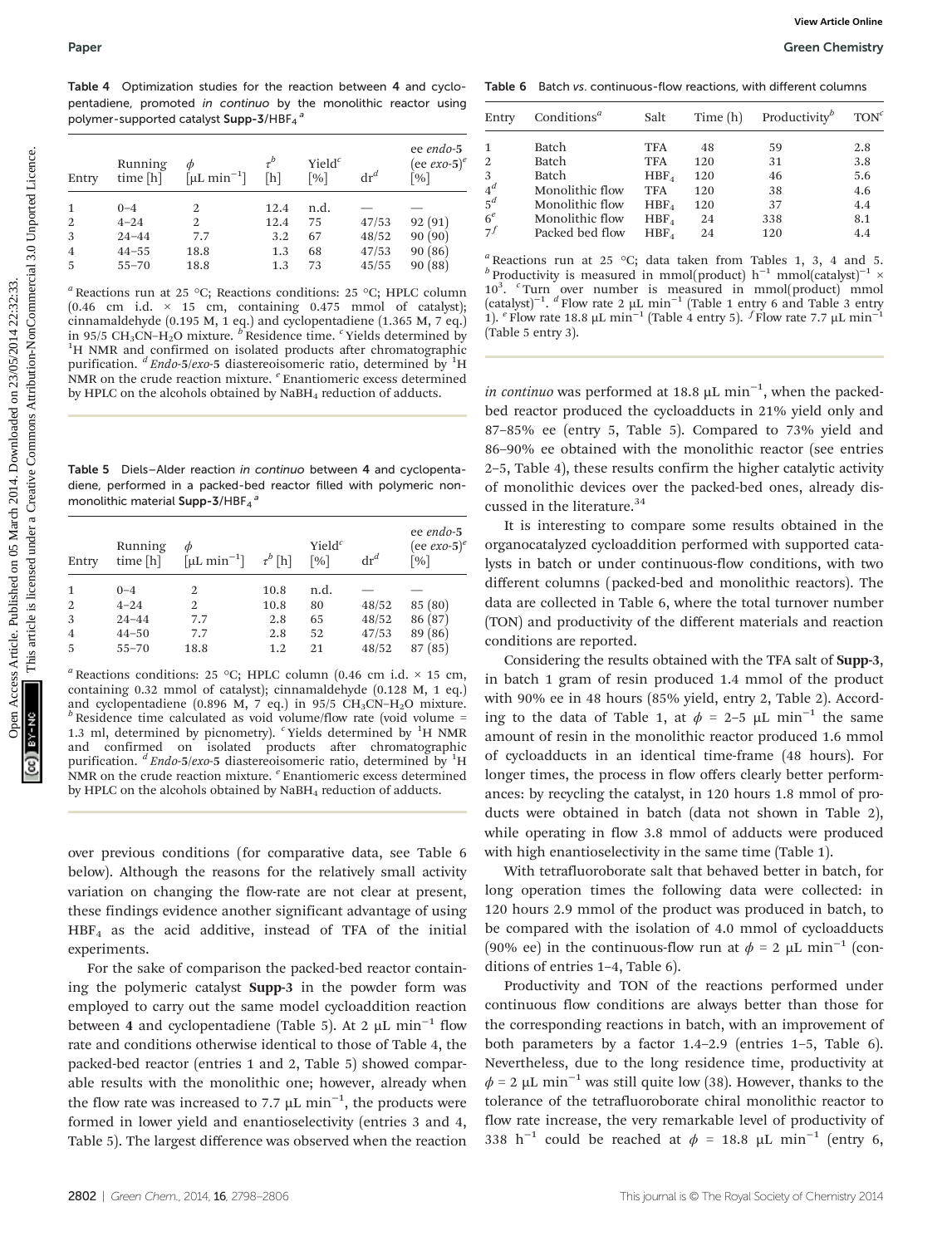

Scheme 3 Enantioselective catalytic reactions under continuous-flow conditions with imidazolidinone supported catalyst Supp-3.

Table 6). Interestingly, this latter result is larger than attained with powdered Supp-3, either in batch or in the packed-bed reactor (entries 3 and 7, Table 6, respectively).

Finally, a new monolithic reactor containing Supp-3 was prepared and employed in the tetrafluoroborate salt form to sequentially promote three different stereoselective reactions in continuo, with temperature and reaction solvent variations (Scheme 3a–c and Table 7).

First the Diels–Alder cycloaddition between 4 and cyclopentadiene was performed under the new set of conditions (Table 7, entries 1–4). As expected on the basis of the results in batch, the catalytic reactor promoted very efficiently the transformation, affording 93% yield and 90% ee for both isomers after only 4 hours (Table 7, entry 1). Cooling to −5 °C seems not to have a decisive effect on the catalytic activity and enantioselectivity (Table 7, entry 2), while at room temperature the monolithic reactor was able to continuously process the reagents and to produce the cycloadducts in essentially quantitative yield and 90% ee for both stereoisomers, even after 80 h time on stream (Table 7, entries 3 and 4).

At this time the column was washed and used in a second reaction, the 1,3 dipolar cycloaddition of N-benzyl-C-phenyl nitrone  $(10)$  with crotonic aldehyde.<sup>35</sup> By performing the reaction at −15 °C the yield of the transformation was only 45% (Table 3, entry 6), but at 25 °C (Table 3, entry 7) the isooxazoline 11 was isolated in good yield (71%), high diastereo-

| Table 7 Organocatalytic stereoselective reactions in continuo pro-  |  |  |  |
|---------------------------------------------------------------------|--|--|--|
| moted by the $HBF_4$ salt of polymer-supported catalyst Supp- $3^a$ |  |  |  |

| Entry          | Running<br>time [h] | $T$ [°C] | Product | $Yield^b$<br>$\lceil 0/6 \rceil$ | $\mathrm{dr}^c$ | $ee^d$    |
|----------------|---------------------|----------|---------|----------------------------------|-----------------|-----------|
|                |                     |          |         |                                  |                 |           |
| $\mathbf{1}$   | $0 - 4$             | $25/-5$  | 5       | 93                               | 47/53           | 90(90)    |
| 2              | $4 - 28$            | $-5$     | 5       | 90                               | 48/52           | 91(90)    |
| 3              | $28 - 32$           | $-5/25$  | 5       | 97                               | 45/55           | 91(93)    |
| $\overline{4}$ | $32 - 80$           | 25       | 5       | 99                               | 47/53           | 90(90)    |
| $5^e$          | $80 - 100$          | $25/-15$ |         |                                  |                 |           |
| 6              | $100 - 130$         | $-15$    | 11      | 45                               | 94/6            | 90 (n.d.) |
| $\overline{7}$ | 130-180             | 25       | 11      | 71                               | 91/9            | 90 (n.d.) |
| $8^e$          | 180-200             | 25       |         |                                  |                 |           |
| 9              | $200 - 248$         | 25       | 13      | 55                               |                 | 15        |
| $10^e$         | 248-260             | $25/-15$ |         |                                  |                 |           |
| 11             | $260 - 310$         | $-15$    | 13      | 21                               |                 | 35        |

<sup>a</sup> Flow rate  $\phi = 2 \mu L \text{ min}^{-1}$ , residence time = 12.4 h; same reaction conditions as in Table 1.  $b$  Yields determined by  $1H$  NMR and confirmed on isolated products after chromatographic purification.  $c$  *Endo/exo* diastereoisomeric ratio determined by  ${}^{1}H$  NMR on the crude reaction mixture.  $\textsuperscript{d}$  Enantiomeric excess of the *endo* diastereoisomer, determined by HPLC (ESI); in parentheses enantiomeric excess of the exo diastereoisomer. <sup>e</sup> Column washing.

selectivity  $(91:9)$  and without compromising the enantioselectivity (90% ee for the major endo-9 isomer).

After 180 hours of continuous operation the column was washed and further used in a third different reaction, the Friedel–Crafts alkylation of N-methyl pyrrole (12) with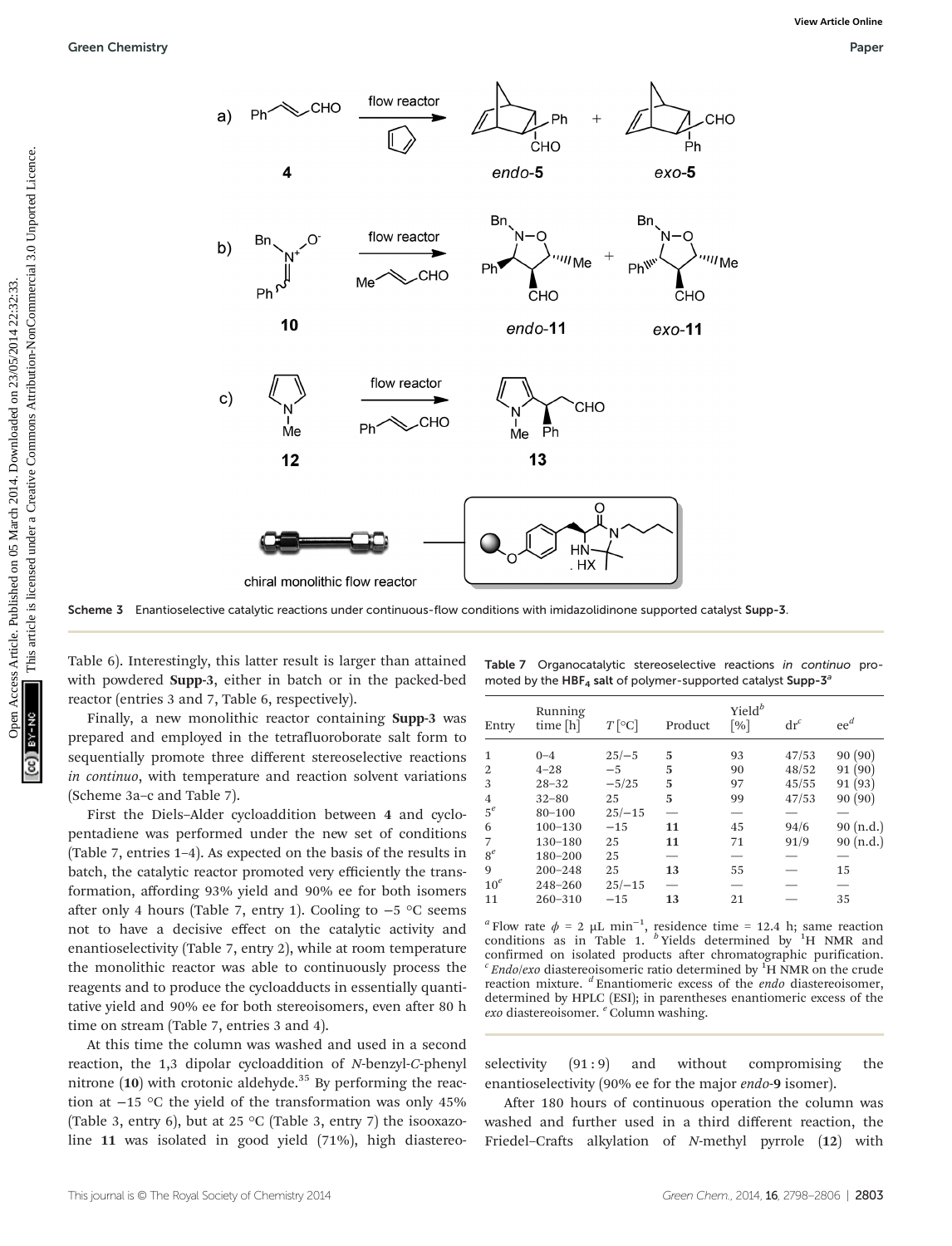cinnamaldehyde.<sup>36</sup> In this case the results were less satisfactory: the process carried out at 25 °C (Table 3, entry 9) afforded the product 13 in fair yield (55%) and low enantioselectivity (15% ee), whereas at −15 °C (Table 3, entry 11) the stereoselectivity could be only marginally improved (35% ee) at the cost, however, of a significant drop of the yield (21%).

Although these findings clearly indicate the need for further optimization studies, it is worth mentioning that the same reaction performed at 25 °C in batch in the presence of 30% mol amount of powdered **Supp-3** and  $HBF<sub>4</sub>$  afforded the product 13 in equally low enantioselectivity (15% ee) and even lower yield (40%) than in the continuous-flow run (Table 3, entry  $9$ ).<sup>37</sup> Hence, the worse performance of the monolithic reactor with respect to the soluble MacMillan catalyst<sup>38</sup> can be traced back to a negative influence of the macromolecular architecture<sup>39</sup> and not to any major degradation of the catalytic material after extended use. However, it is worth mentioning that, also in this case, the reaction performed under continuous-flow conditions led to a cleaner reaction mixture than that obtained in batch, thus greatly simplifying the product isolation procedure. Paper<br>
Open Access Carried on 4.3 Yer Tothis Articles. The mass article. Acceleration of the product is of the product in the secondart of the common access Article is licensed to the common access Article is licensed unde

In conclusion the first example of an enantiomerically pure organocatalyst immobilized into a monolithic reactor was realized: inside the chiral column Diels–Alder reactions were performed under continuous-flow conditions, leading to the products in high yield and excellent enantioselectivity (up to 93% ee at 25 °C).<sup>40</sup> The general applicability of the catalytic system was verified, by carrying out Diels–Alder reactions in continuo with three different aldehydes. The versatility of the system was also proven by sequentially performing with the same column, three different reactions in continuo, for a total of more than 300 hours on stream. For the first time stereoselective organocatalyzed Diels–Alder reactions, 1,3-dipolar cycloadditions and Friedel–Crafts alkylations were performed in a monolithic reactor under continuous-flow conditions. Amongst these, sustained catalytic performances were demonstrated for more than 150 hours. Optimization studies allowed to significantly increase the productivity of the monolithic reactor, up to 338. Although the turnover number and reaction rates need to be further improved, it was already demonstrated that the process in continuo may positively compete with the reaction in batch, affording, in the same time, larger amounts of product, in a user-friendly experimental procedure that leads to cleaner crude reaction mixtures and greatly simplified isolation procedures.

For the asymmetric transformations examined in the present study the use of a catalytic monolithic reactor led to less waste materials and better use of a valuable chiral catalyst in comparison with alternative batch and continuous-flow process intensification schemes. Because the advantages disclosed in the present study are expected to be rather general, hopefully the approach described herein will prove a general tool for improving the greenness of many other enantioselective organocatalytic transformations and for addressing the issues that currently hamper their use above the benchscale.

## Acknowledgements

Financial support by Cariplo Foundation (Milano) within the project 2011-0293 "Novel chiral recyclable catalysts for one-pot, multi-step synthesis of structurally complex molecules", FIRB project RBFR10BF5 V "Multifunctional hybrid materials for the development of sustainable catalytic processes" is gratefully acknowledged. M. B. thanks COST action CM9505 "ORCA" Organocatalysis.

## Notes and references

- 1 For some recent, selected books and reviews, see: (a) K. Geyer, T. Gustafson and P. H. Seeberger, Synlett, 2009, 2382–2391; (b) C. Wiles and P. Watts, Chem. Commun., 2011, 6512–6521; (c) J. Wegner, S. Ceylan and A. Kirschning, Chem. Commun., 2011, 4583–4592; (d) S. Ceylan, L. Coutable, J. Wegner and A. Kirschning, Chem.–Eur. J., 2011, 17, 1884–1893; (e) R. L. Hartman, J. P. McMullen and K. F. Jensen, Angew. Chem., Int. Ed., 2011, 50, 7502–7519; (f) C. Wiles and P. Watts, Green Chem., 2012, 14, 38–54; (g) R. M. Myers, K. A. Roper, I. R. Baxendale and S. V. Ley, in Modern Tools for the Synthesis of Complex Bioactive Molecules, ed. J. Cossy and S. Arseniyadis, J. Wiley, NY, 2012, ch. 11, pp. 359–394;  $(h)$  S. G. Newman and K. F. Jensen, *Green Chem.*, 2013, 15, 1456–1472.
- 2 (a) Review: A. Puglisi, M. Benaglia and V. Chiroli, Green Chem., 2013, 15, 1790–1813. For a review on stereoselective reactions in continuous-flow see:  $(b)$  K. Geyer, T. Gustafson and P. H. Seeberger, Beilstein J. Org. Chem., 2009, 5, 1–11; See also: (c) C. G. Frost and L. Mutton, Green Chem., 2010, 12, 1687–1703; and (d) T. Tsubogo, T. Ishiwata and S. Kobayashi, Angew. Chem., Int. Ed., 2013, 52, 6590– 6604.
- 3 (a) M. P. Dudukovic, F. Larachi and P. L. Mills, Chem. Eng. Sci., 1999, 54, 1975–1995; (b) D. M. Roberge, L. Ducry, N. Bieler, P. Cretton and B. Zimmermann, Chem. Eng. Technol., 2005, 28, 318–323. See also: S. Newton, S. V. Ley, E. Casas Arce' and D. M. Grainger, Adv. Synth. Catal., 2012, 354, 1805–1812; and references cited.
- 4 For the application of flow chemistry for multistep organic synthesis see:  $(a)$  J. Wegner, S. Ceylan and A. Kirschning, Adv. Synth. Catal., 2012, 354, 17–57; (b) M. Baumann, I. R. Baxendale and S. V. Ley, Mol. Divers, 2011, 3, 613–630.. For some recent, representative contributions see: M. Chen and S. Buchwald, Angew. Chem., Int. Ed., 2013, 52, 4247– 4250; and I. R. Baxendale, S. V. Ley, A. C. Mansfield and C. D. Smith, Angew. Chem., Int. Ed., 2009, 48, 4017– 4021.
- 5 For a review discussing the merits of batch and micro flow reactors see: R. L. Hartman, J. P. McMullen and K. F. Jensen, Angew. Chem., Int. Ed., 2011, 50, 7502–7519; See also: A. Hartung, M. A. Keane and A. Kraft, J. Org. Chem., 2007, 72, 10235–10238; and C. Battilocchio,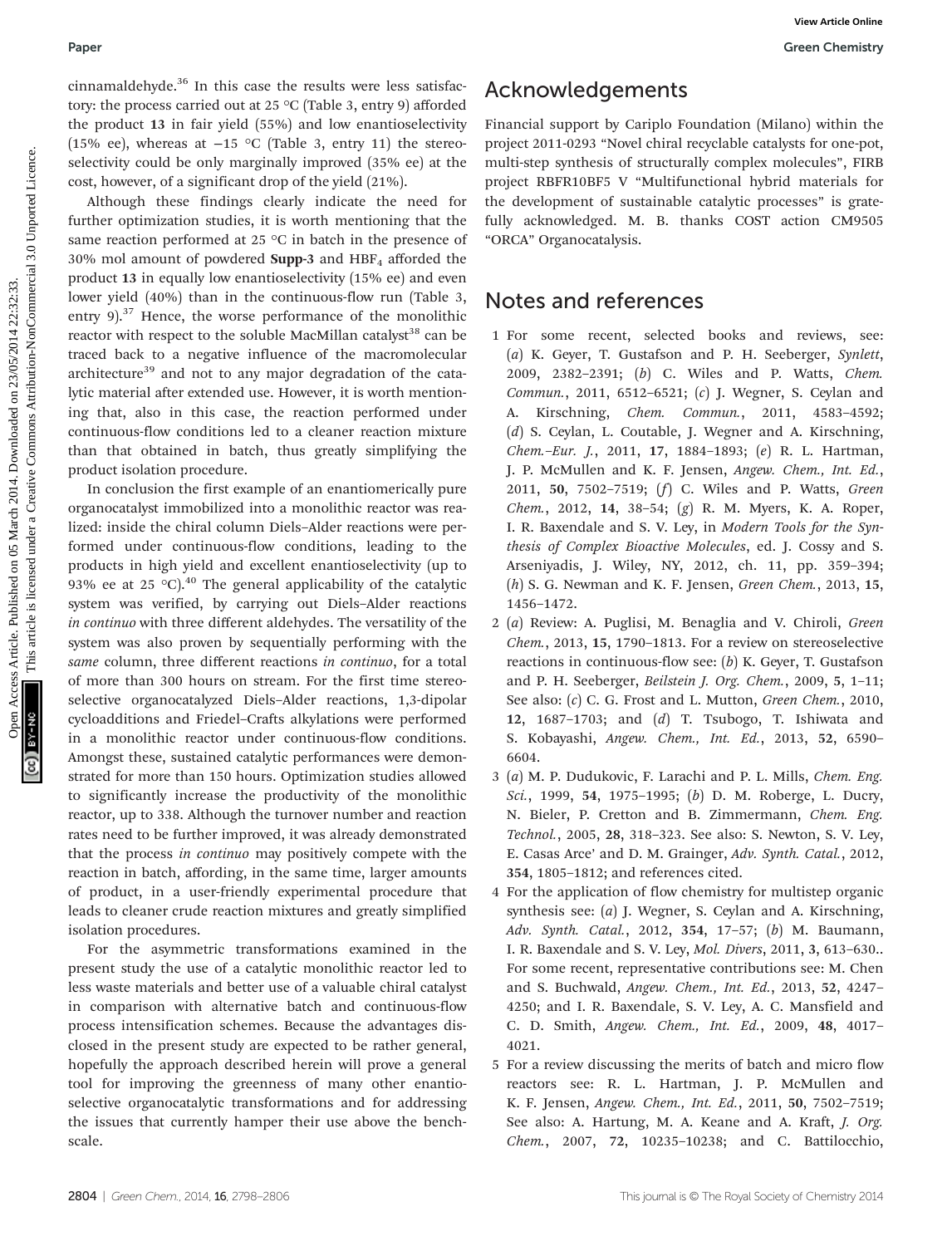B. J. Deadman, N. Nikbin, M. O. Kitching, I. R. Baxendale and S. V. Ley, Chem.–Eur. J., 2013, 19, 7917–7930; and references cited.

- 6 (a) Handbook of Asymmetric Heterogeneous Catalysts, ed. K. J. Ding and F. J. K. Uozomi, Wiley-VCH, Weinheim, 2008; (b) Recoverable and Recyclable Catalysts, ed. M. Benaglia, John Wiley and Sons, 2009; (c) Polymeric Chiral Catalyst Design and Chiral Polymer Synthesis, ed. N. Haraguchi and S. Itsuno, John Wiley & Sons, 2011.
- 7 (a) Microreactors in Organic Synthesis and Catalysis, ed. T. Wirth, Wiley-VCH, 2008; (b) V. Hessel, Chem. Eng. Technol., 2009, 32, 1655–1681.
- 8 S. Sandel, S. K. Weber and O. Trapp, Chem. Eng. Sci., 2012, 83, 171–179.
- 9 See: S. Ceylan and A. Kirschning, in Recoverable and Recyclable Catalysts, ed. M. Benaglia, John Wiley and Sons, 2009, ch. 13, pp. 379–403 and; D. Barby and Z. Haq, Z. Eur. Pat., 0060138, 1982.
- 10 R. M. Heck, S. Gulati and R. J. Farratu, Chem.–Eur. J., 2001, 82, 149–156. For a few selected recent polymeric monolithic microreactors, see: (a) B. Ngamson, A. M. Hickey, G. M. Greenway, J. A. Littlechild, P. Watts and C. Wiles, J. Mol. Catal. B: Enzym., 2010, 63, 81–86; (b) H. Lange, M. J. Capener, A. X. Jones, C. J. Smith, N. Nibkin, I. R. Baxendale and S. V. Ley, Synlett, 2011, 869–873; (c) R. J. Ingham, E. Riva, N. Nibkin, I. R. Baxendale and S. V. Ley, Org. Lett., 2012, 14, 3920–3923; and references cited. **Open Chemistry Workstabin, M. O.** Kithing, I. R. Baxcrdale is M. J. Durig, V. Length, Chemis articles. Common Chemis V. Length, Article. Statistical Published on 2014. During the statistical published on 23/05/2014. This
	- 11 (a) C. Viklund, F. Svec, J. M. J. Frechet and K. Irgum, Chem. Mater., 1996, 8, 744–750; (b) E. C. Peters, F. Svec and J. M. J. Fréchet, Adv. Mater., 1999, 11, 1169-1181; (c) N. Hird, I. Hughes, D. Hunter, M. G. J. T. Morrison, D. C. Sherrington and L. Stevenson, Tetrahedron, 1999, 55, 9575–9584; (d) J. A. Tripp, F. Svec and J. M. J. Fréchet, J. Comb. Chem., 2001, 3, 216–223; (e) A. Sachse, A. Galarneau, B. Coq and F. Fajula, New J. Chem., 2011, 35, 259–264.
	- 12 (a) U. Kunz, H. Schönfeld, W. Solodenko, G. Jas and A. Kirschning, Ind. Eng. Chem. Res., 2005, 44, 8458–8467; (b) U. Kunz, A. Kirschning, H.-L. Wen, W. Solodenko, R. Cecillia, C. O. Kappe and T. Turek, Catal. Today, 2005, 105, 318–324.
	- 13 See ref. 2c–d; for a recent monolithic achiral organocatalytic system see: O. Bortolini, A. Cavazzini, P. Dambruoso, P. P. Giovannini, L. Caciolli, A. Massi, S. Pacifico and D. Ragno, Green Chem., 2013, 15, 2981–2992.
	- 14 (a) B. Altava, M. I. Burguete, E. Garcia-Verdugo, S. V. Luis and M. J. Vicent, Green Chem., 2006, 8, 717–726.
	- 15 (a) B. Altava, M. I. Burguete, J. M. Fraile, J. I. García, S. V. Luis, J. A. Mayoral and M. J. Vicent, Angew. Chem., Int. Ed., 2000, 39, 1503–1506; (b) M. I. Burguete, A. Cornejo, E. Garcia-Verdugo, M. J. Gil, S. V. Luis, J. A. Mayoral, V. Martinez-Merino and M. Sokolova, J. Org. Chem., 2007, 72, 4344–4350. For a review see: (c) J. M. Fraile, J. I. García, C. I. Herrerías, J. A. Mayoral and E. Pires, Chem. Soc. Rev., 2009, 38, 695–706.
- 16 M. I. Burguete, A. Cornejo, E. Garcia-Verdugo, J. Garcia, M. J. Gil, S. V. Luis, V. Martinez-Merino, J. A. Mayoral and M. Sokolova, Green Chem., 2007, 9, 1091–1096.
- 17 C. Aranda, A. Cornejo, J. M. Fraile, E. Garcia-Verdugo, M. J. Gil, S. V. Luis, J. A. Mayoral, V. Martinez-Merino and Z. Ochoa, Green Chem., 2011, 13, 983–990. For immobilized chiral catalysts see also: J. Lim, S. N. Riduan, S. S. Lee and J. Y. Ying, Adv. Synth. Catal., 2008, 350, 1295– 1308.
- 18 A. M. Hafez, A. E. Taggi, T. Dudding and T. Lectka, J. Am. Chem. Soc., 2001, 123, 10853–10859.
- 19 (a) E. Alza, C. Rodríguez-Escrich, S. Sayalero, A. Bastero and M. A. Pericàs, Chem.–Eur. J., 2009, 15, 10167–10172; (b) C. Ayats, A. H. Henseler and M. A. Pericàs, Chem-SusChem, 2012, 5, 320–325.
- 20 (a) E. Alza, S. Sayalero, X. C. Cambeiro, R. Martin-Rapun, P. O. Miranda and M. A. Pericàs, Synlett, 2011, 464–468; (b) X. Fan, S. Sayalero and M. Pericas, Adv. Synth. Catal., 2012, 354, 2971–2976; See also: (c) O. Bortolini, L. Caciolli, A. Cavazzini, V. Costa, R. Greco, A. Massi and L. Pasti, Green Chem., 2012, 14, 992–1000; (d) O. Bortolini, A. Cavazzini, P. Giovannini, R. Greco, N. Marchetti, A. Massi and L. Pasti, Chem.–Eur. J., 2013, 19, 7802–7808; and references cited.
- 21 S. B. Otvos, I. M. Mandity and F. Fulop, ChemSusChem, 2012, 5, 266–269; and references cited.
- 22 Y. Arakawa and H. Wennemers, ChemSusChem, 2013, 6, 242–245.
- 23 R. Martín-Rapún, S. Sayaleroa and M. A. Pericàs, Green Chem., 2013, 15, 3295–3301.
- 24 L. Osorio-Planes, C. Rodriguez-Escrich and M. A. Pericas, Chem.–Eur. J., 2014, 20, 2367–2372.
- 25 For our previous work with immobilized MacMillan catalysts see: (a) M. Benaglia, G. Celentano, M. Cinquini, A. Puglisi and F. Cozzi, Adv. Synth. Catal., 2002, 344, 149– 152; (b) M. Benaglia, G. Celentano, M. Cinquini, A. Puglisi and F. Cozzi, Eur. J. Org. Chem., 2004, 567–573; (c) S. Guizzetti, M. Benaglia and J. S. Siegel, Chem. Commun., 2012, 3188–3190; (d) A. Puglisi, M. Benaglia, R. Annunziata, V. Chiroli, R. Porta and A. Gervasini, J. Org. Chem., 2013, 178, 11326–11334; See also: (e) T. E. Kristensen and T. Hansen, Eur. J. Org. Chem., 2010,  $3179-3204$ . and references cited;  $(f)$  J. Y. Shi, C. A. Wang, Z. J. Li, Q. Wang, Y. Zhang and W. Wang, Chem.–Eur. J., 2011, 17, 6206–6213; (g) P. Riente, J. Yadav and M. A. Pericas, Org. Lett., 2012, 14, 3668–3671.
- 26 UV control of the final washings showed a negligible concentration of the chiral derivative into the liquid stream  $(C < 7 \times 10^{-5} \text{ M}).$
- 27 Void volume could be estimated from the amount of porogenic mixture in the polymerization feed (about 60%), provided that (a) the porogen is completely removed from the reactor after polymerization (as confirmed by the weight of the porogen recovered after column washing); (b) the monolith swelling is negligible. Both conditions are satisfied in the present work.